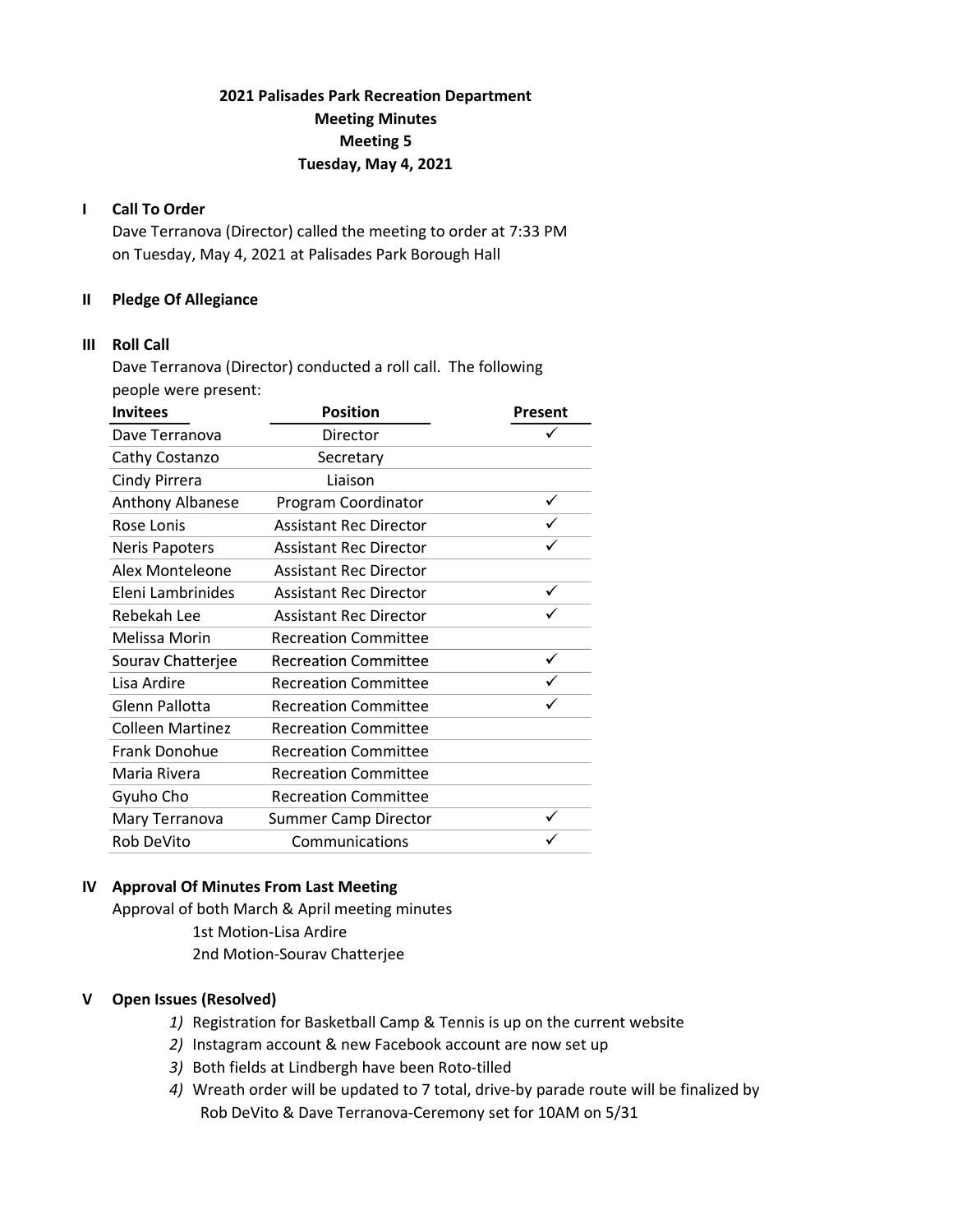# VI New Business (Working)

- 1) Meet with Dr Cirillo on procedures going forward-Cathy & Dave to set date
- 2) Set up CPR Classes-on hold due to Covid
- 3) Verify Fingerprint & Background Check & Rutgers Certification List-I will update for the June meeting
- 4) Once we close registration for Tennis, we will schedule the County courts with AD Spafford base upon the final number of registrants
- 5) Both fields at Lindbergh have been Roto-tilled & clay has been ordered-awaiting a delivery date-I will coordinate with Dr Cirillo & possibly DPW for manpower
- 6) Send out email flyer with all programs-on hold due to Covid
- 7) Per Dave's discussion with AD Spafford-emails will be sent to all HS coaches to ask what Recreation can do to supporting their programs
- 8) Junior Police Academy tentatively set for June-July-6th & 7th Grade Students-1 to 2 weeks -check with Alex to see if this has been approved by Police Chief
- 9) We are determining what equipment needs to be ordered, as well as securing referees for our Fall Soccer program
- 10) Per the Mayor & Council, a Memorial Day drive by will replace the Parade this year-there will be a ceremony-we will have a few decorations & a balloon arch at Borough Hall
- 11) We have received a quote for a potential webmaster-hoping to have website approved & up & running by mid-June
- 12) I will ask the BOE to reserve dates at Lindbergh for Movie Night & Summer Concerts -Weekends in June, July & August
- 13) I am going to ask Dr Cirillo to help promote our programs both now & going forward
- 14) We need to set up registration for Summer Camp, Football, Cheer & Soccer ASAP

| <b>Restart Existing Programs/Events</b> | <b>Potential New Programs/Events</b> |                             |
|-----------------------------------------|--------------------------------------|-----------------------------|
| Volleyball                              | Golf                                 | <b>Food Truck Gathering</b> |
| <b>Cross Country</b>                    | Bowling                              | American Dream Trip         |
| Skiing                                  | Ping Pong                            | <b>Comedy Night</b>         |
| Middle School Basketball                | Indoor Skydiving                     | Movie Theatre Rental        |
| Softball                                | Field Day                            | Senior Prom for Elderly     |
|                                         | Arts & Crafts                        | Disco Night for Elderly     |
|                                         | Bingo                                | Cooking                     |

#### VII Agenda

- 1) Committee Reports
	- a) Soccer-Sonny Chatterjee
	- b) Easter-Anthony Albanese
	- c) Basketball-Melissa Morin
	- d) Memorial Day Parade-Rose Lonis
	- e) Summer Camp-Mary Terranova Potentially use Columbus Park & Palisades Park Swim Club (email Cindy for help)
	- f) Summer Concert Series-Eleni Lambrinides
	- g) Football-Alex Monteleone
	- h) Cheer-Cathy Costanzo
	- i) Halloween-Maria Rivera
	- j) Christmas-Cathy Costanzo-Mary Terranova-Rose Lonis